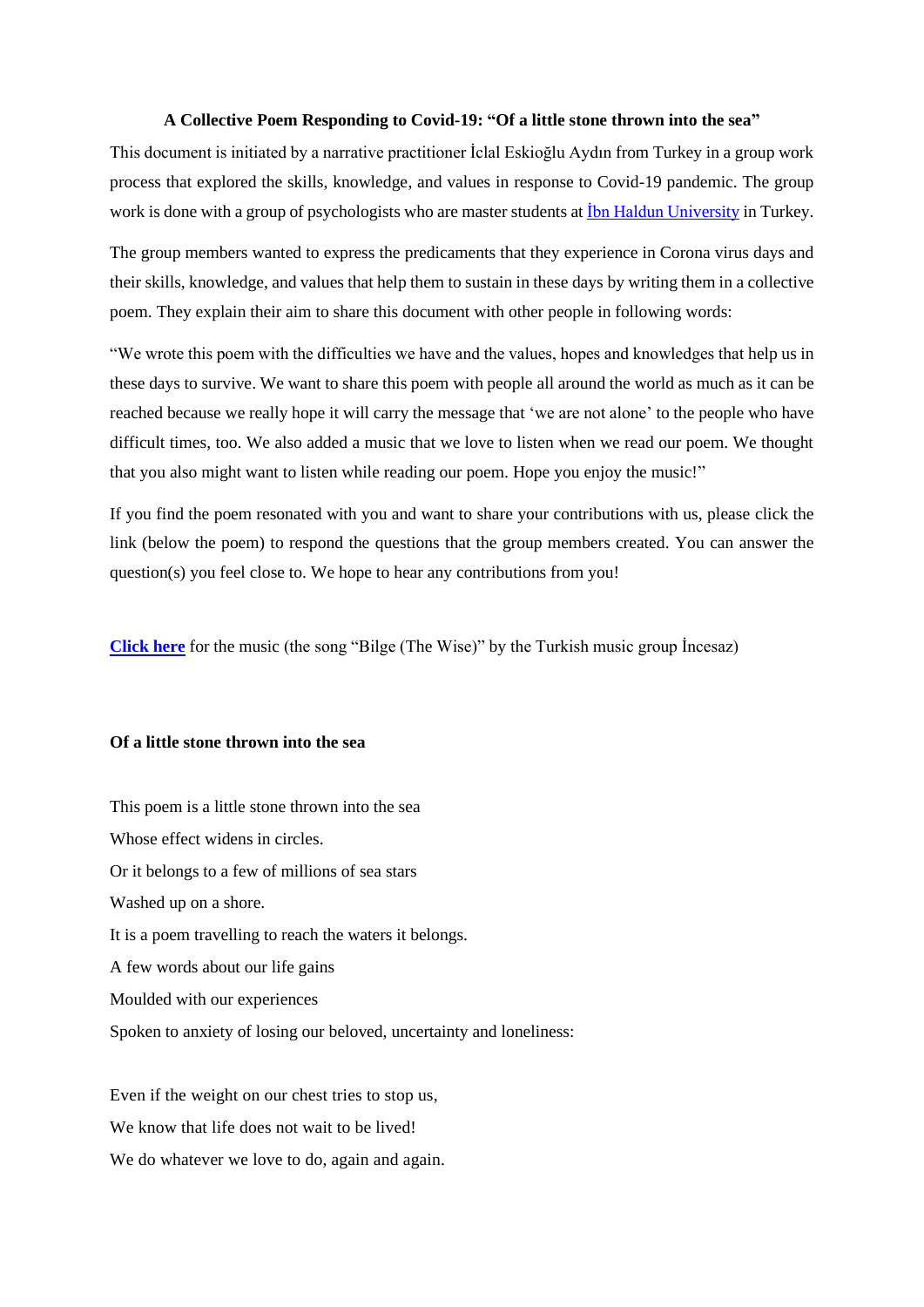We read novels, we call our friends Or as a habit learned from our mothers We water our flowers.

The veil of uncertainty is lifted When positive emotions reach out like a hand. We believe that emotions are contagious, That's why we share positive emotions.

This uncertainty, heavy like a round shot Seems like growing by rolling, day by day. There is something we need to remember: We have a life to be lived, not to be skipped, with the intention not to leave behind "if only"s.

Change is like a belt around our arms in these days, Although it tries to keep us separate from each other. We find healing from each other After all, human beings like to be connected We know from the elders: A problem shared is a problem halved.

All we've heard is, "turn the crisis into an opportunity!" As the days roll and go, As the list of opportunities return to the crisis, The moment goes missing from your palms. Rather than "I can't catch up" thoughts, We prefer to value the work we do, albeit a little.

Each concern is a knot in our throat. They make sense as we get closer to the God. A familiar voice is whispering: God will teach something new every day, listen!